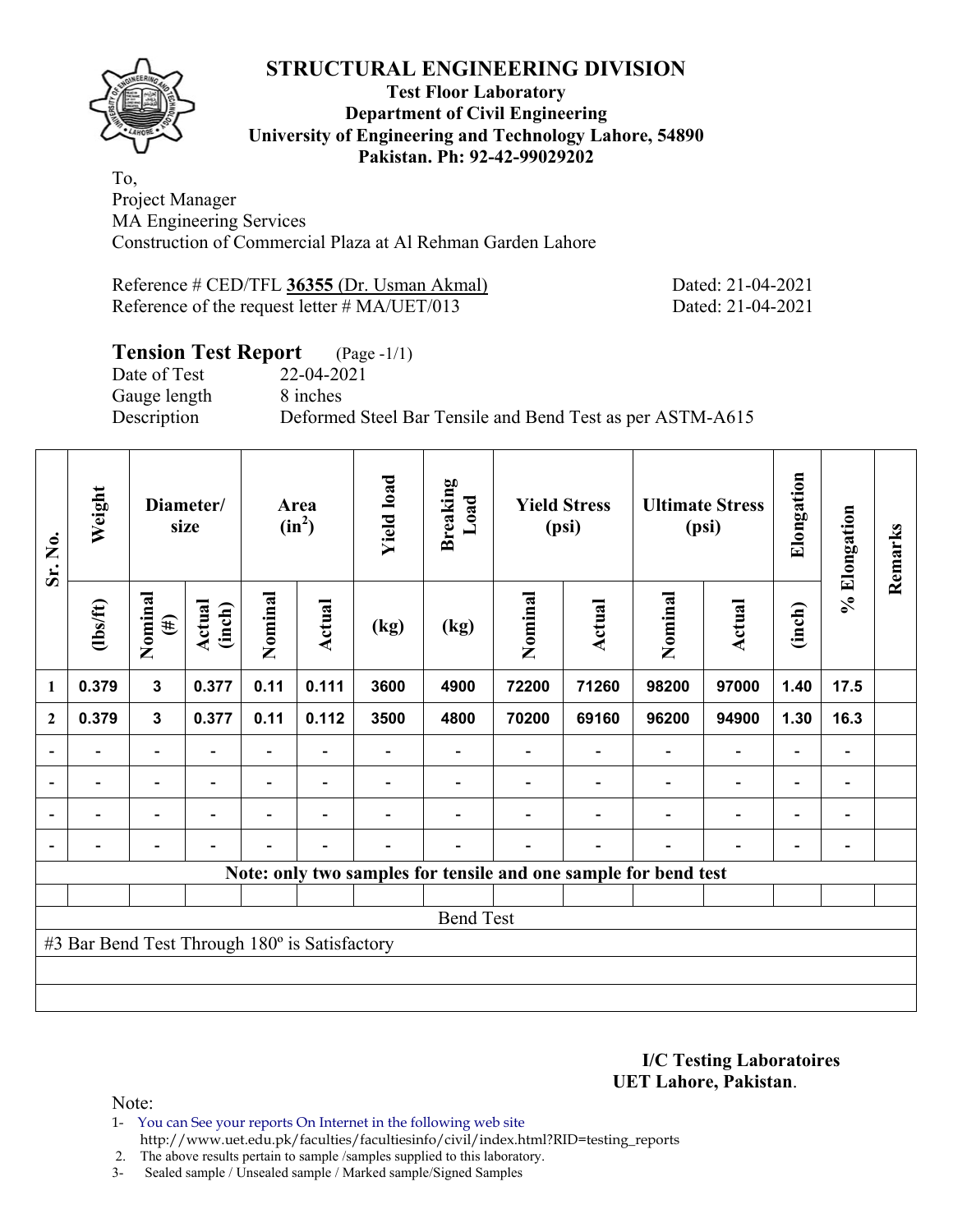

**Test Floor Laboratory Department of Civil Engineering University of Engineering and Technology Lahore, 54890 Pakistan. Ph: 92-42-99029202** 

To, Resident Engineer NESPAK Punjab Intermediate Cities Improvement Investment Program (PICIIP), Consultancy Services for Enginbeering, Procurement and Construction Management Watsan Sialkot (NCB-Works/PICIIP-02)(Lot-01)

| Reference # CED/TFL 36357 (Dr. Usman Akmal)               | Dated: 21-04-2021 |
|-----------------------------------------------------------|-------------------|
| Reference of the request letter # $Nespak/SAH/UET/L1/014$ | Dated: 15-04-2021 |

# **Tension Test Report** (Page -1/2)

Date of Test 22-04-2021 Gauge length 8 inches

Description Deformed Steel Bar Tensile and Bend Test

| Sr. No.                  | Weight                                        |                   | Diameter/<br><b>Size</b> | Area<br>$(in^2)$         |                          | <b>Yield load</b>        | <b>Breaking</b><br>Load  | <b>Yield Stress</b><br>(psi) |                                                                 | <b>Ultimate</b><br><b>Stress</b><br>(psi) |                | Elongation               | % Elongation             | Remarks |
|--------------------------|-----------------------------------------------|-------------------|--------------------------|--------------------------|--------------------------|--------------------------|--------------------------|------------------------------|-----------------------------------------------------------------|-------------------------------------------|----------------|--------------------------|--------------------------|---------|
|                          | $\frac{2}{10}$                                | Nominal<br>$(\#)$ | Actual<br>(inch)         | Nominal                  | Actual                   | (kg)                     | $\left(\text{kg}\right)$ | Nominal                      | <b>Actual</b>                                                   | Nominal                                   | Actual         | (inch)                   |                          |         |
| 1                        | 0.169                                         | $\mathbf{2}$      | 0.251                    | --------                 | 0.050                    | 2200                     | 2600                     | -------                      | 97750                                                           | --------                                  | 115600         | 0.70                     | 8.8                      |         |
| $\mathbf{2}$             | 0.170                                         | $\overline{2}$    | 0.252                    | -------                  | 0.050                    | 2200                     | 2600                     |                              | 96960                                                           |                                           | 114600         | 0.70                     | 8.8                      |         |
|                          |                                               |                   |                          |                          |                          |                          |                          |                              |                                                                 |                                           |                |                          |                          |         |
| $\blacksquare$           |                                               | -                 |                          | $\overline{\phantom{0}}$ | $\overline{\phantom{a}}$ |                          |                          |                              | $\overline{\phantom{0}}$                                        | $\overline{\phantom{0}}$                  |                |                          | $\blacksquare$           |         |
| $\blacksquare$           | $\blacksquare$                                | $\blacksquare$    |                          | $\blacksquare$           | $\overline{\phantom{a}}$ |                          |                          |                              | $\overline{\phantom{0}}$                                        | $\blacksquare$                            | $\blacksquare$ |                          | $\overline{\phantom{a}}$ |         |
| $\overline{\phantom{0}}$ | $\blacksquare$                                | -                 |                          | $\overline{\phantom{0}}$ | $\overline{\phantom{a}}$ | $\overline{\phantom{0}}$ |                          |                              | $\overline{\phantom{a}}$                                        | $\overline{\phantom{0}}$                  |                | $\overline{\phantom{0}}$ | $\overline{\phantom{a}}$ |         |
|                          |                                               |                   |                          |                          |                          |                          |                          |                              | Note: only two samples for tensile and one sample for bend test |                                           |                |                          |                          |         |
|                          |                                               |                   |                          |                          |                          |                          |                          |                              |                                                                 |                                           |                |                          |                          |         |
|                          |                                               |                   |                          |                          |                          |                          | <b>Bend Test</b>         |                              |                                                                 |                                           |                |                          |                          |         |
|                          | #2 Bar Bend Test Through 180° is Satisfactory |                   |                          |                          |                          |                          |                          |                              |                                                                 |                                           |                |                          |                          |         |
|                          |                                               |                   |                          |                          |                          |                          |                          |                              |                                                                 |                                           |                |                          |                          |         |
|                          |                                               |                   |                          |                          |                          |                          |                          |                              |                                                                 |                                           |                |                          |                          |         |

**I/C Testing Laboratoires UET Lahore, Pakistan**.

Note:

- 1- You can See your reports On Internet in the following web site http://www.uet.edu.pk/faculties/facultiesinfo/civil/index.html?RID=testing\_reports
- 2. The above results pertain to sample /samples supplied to this laboratory.
- 3- Sealed sample / Unsealed sample / Marked sample/Signed Samples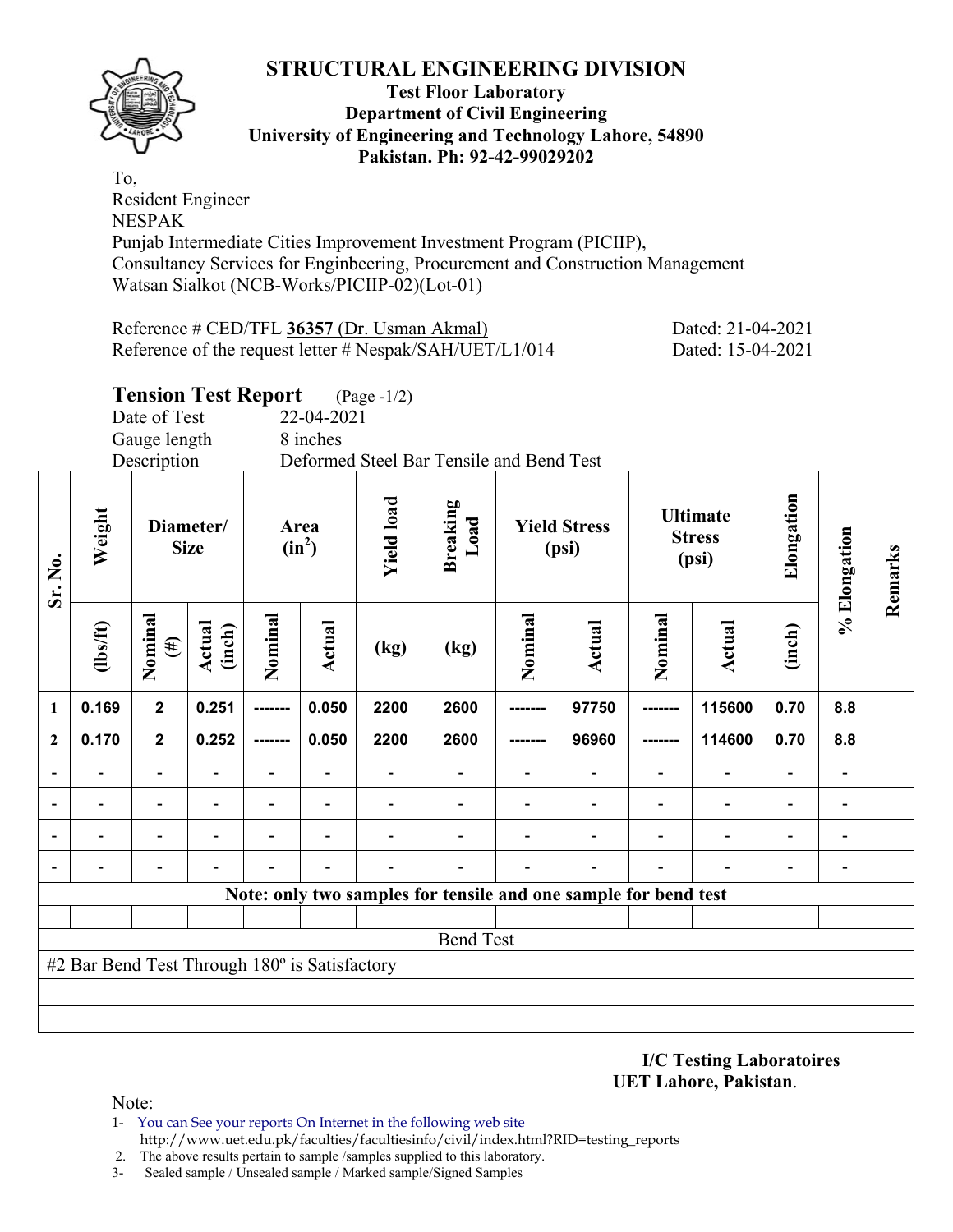

**Test Floor Laboratory Department of Civil Engineering University of Engineering and Technology Lahore, 54890 Pakistan. Ph: 92-42-99029202** 

To, Resident Engineer NESPAK Punjab Intermediate Cities Improvement Investment Program (PICIIP), Consultancy Services for Enginbeering, Procurement and Construction Management Watsan Sialkot (NCB-Works/PICIIP-02)(Lot-01, 02 & 04)

| Reference # CED/TFL 36357 (Dr. Usman Akmal)                 | Dated: 21-04-2021 |
|-------------------------------------------------------------|-------------------|
| Reference of the request letter # Nespak/SAH/UET/L1,2&4/017 | Dated: 19-04-2021 |

### **Tension Test Report** (Page -2/2)

Date of Test 22-04-2021

Gauge length 8 inches

Description Deformed Steel Bar Tensile and Bend Test as per ASTM A615

| Sr. No.                  | Weight                                        | Diameter/<br><b>Size</b> |                         | Area<br>$(in^2)$ |                | <b>Yield load</b> | <b>Breaking</b><br>Load                                         | <b>Yield Stress</b><br>(psi) |                          | <b>Ultimate</b><br><b>Stress</b><br>(psi) |               | Elongation | % Elongation             | Remarks |
|--------------------------|-----------------------------------------------|--------------------------|-------------------------|------------------|----------------|-------------------|-----------------------------------------------------------------|------------------------------|--------------------------|-------------------------------------------|---------------|------------|--------------------------|---------|
|                          | $\frac{2}{10}$                                | Nominal<br>$(\#)$        | <b>Actual</b><br>(inch) | Nominal          | <b>Actual</b>  | (kg)              | (kg)                                                            | Nominal                      | <b>Actual</b>            | Nominal                                   | <b>Actual</b> | (inch)     |                          |         |
| 1                        | 0.380                                         | $\overline{\mathbf{3}}$  | 0.377                   | 0.11             | 0.112          | 3200              | 4600                                                            | 64200                        | 63130                    | 92200                                     | 90800         | 1.50       | 18.8                     |         |
| $\mathbf{2}$             | 0.370                                         | $\mathbf 3$              | 0.372                   | 0.11             | 0.109          | 3100              | 4500                                                            | 62200                        | 62860                    | 90200                                     | 91300         | 1.50       | 18.8                     |         |
|                          |                                               |                          |                         |                  |                |                   |                                                                 |                              |                          |                                           |               |            |                          |         |
| $\overline{\phantom{a}}$ |                                               | $\overline{\phantom{a}}$ |                         |                  |                |                   |                                                                 |                              | $\overline{\phantom{0}}$ | $\blacksquare$                            |               |            | $\overline{\phantom{a}}$ |         |
|                          | $\blacksquare$                                | $\overline{\phantom{0}}$ |                         |                  | $\blacksquare$ |                   |                                                                 |                              |                          | $\overline{\phantom{0}}$                  |               |            | $\overline{\phantom{a}}$ |         |
|                          |                                               | -                        |                         |                  | $\blacksquare$ |                   |                                                                 |                              |                          | $\blacksquare$                            |               |            | $\overline{\phantom{a}}$ |         |
|                          |                                               |                          |                         |                  |                |                   | Note: only two samples for tensile and one sample for bend test |                              |                          |                                           |               |            |                          |         |
|                          |                                               |                          |                         |                  |                |                   |                                                                 |                              |                          |                                           |               |            |                          |         |
|                          |                                               |                          |                         |                  |                |                   | <b>Bend Test</b>                                                |                              |                          |                                           |               |            |                          |         |
|                          | #3 Bar Bend Test Through 180° is Satisfactory |                          |                         |                  |                |                   |                                                                 |                              |                          |                                           |               |            |                          |         |
|                          |                                               |                          |                         |                  |                |                   |                                                                 |                              |                          |                                           |               |            |                          |         |
|                          |                                               |                          |                         |                  |                |                   |                                                                 |                              |                          |                                           |               |            |                          |         |

**I/C Testing Laboratoires UET Lahore, Pakistan**.

Note:

- 1- You can See your reports On Internet in the following web site http://www.uet.edu.pk/faculties/facultiesinfo/civil/index.html?RID=testing\_reports
- 2. The above results pertain to sample /samples supplied to this laboratory.
- 3- Sealed sample / Unsealed sample / Marked sample/Signed Samples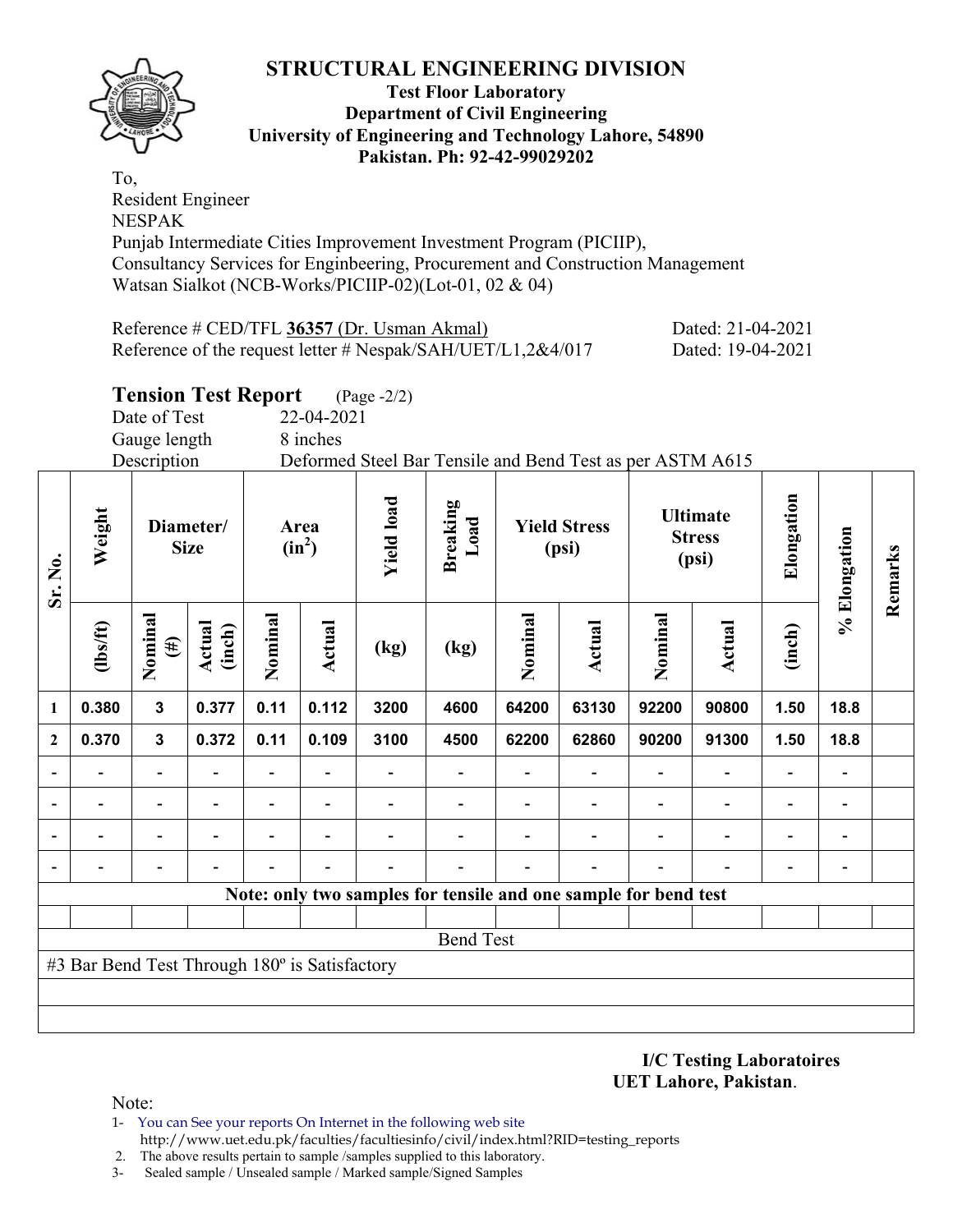

#### **Test Floor Laboratory Department of Civil Engineering University of Engineering and Technology Lahore, 54890 Pakistan. Ph: 92-42-99029202**

To, 108 Engr Bn Kharian Cantt

(Const. Of 03 x Additional Buildings & Parking shed at CMH Medical College Kharian Cantt.)

Reference # CED/TFL **36358** (Dr. Usman Akmal) Dated: 21-04-2021 Reference of the request letter # Nil Dated: 21-04-2021

# **Tension Test Report** (Page -1/1) Date of Test 22-04-2021 Gauge length 8 inches Description Deformed Steel Bar Tensile and Bend Test as per ASTM A615

| Sr. No.      | Weight         | Diameter/<br><b>Size</b><br>(inch) |                          | Area<br>$(in^2)$         |        | <b>Yield load</b>                                   | <b>Breaking</b><br>Load  | <b>Yield Stress</b><br>(psi) |                          | <b>Ultimate Stress</b><br>(psi)                                 |        | Elongation               | % Elongation             | Remarks |
|--------------|----------------|------------------------------------|--------------------------|--------------------------|--------|-----------------------------------------------------|--------------------------|------------------------------|--------------------------|-----------------------------------------------------------------|--------|--------------------------|--------------------------|---------|
|              | $\frac{2}{10}$ | Nominal                            | Actual                   | Nominal                  | Actual | (kg)                                                | (kg)                     | Nominal                      | Actual                   | Nominal                                                         | Actual | (inch)                   |                          |         |
| 1            | 0.378          | 3/8                                | 0.376                    | 0.11                     | 0.111  | 4100                                                | 5400                     | 82200                        | 81270                    | 108200                                                          | 107100 | 1.30                     | 16.3                     |         |
| $\mathbf{2}$ | 0.379          | 3/8                                | 0.377                    | 0.11                     | 0.111  | 4200                                                | 5400                     | 84200                        | 83040                    | 108200                                                          | 106800 | 1.00                     | $12.5$                   |         |
|              |                |                                    |                          |                          |        |                                                     |                          |                              |                          |                                                                 |        |                          |                          |         |
|              |                |                                    |                          |                          |        |                                                     | $\overline{\phantom{0}}$ |                              | $\overline{\phantom{0}}$ | $\overline{\phantom{0}}$                                        |        |                          | $\overline{\phantom{0}}$ |         |
|              |                |                                    |                          | $\overline{\phantom{0}}$ |        |                                                     | $\overline{\phantom{0}}$ |                              |                          |                                                                 |        | $\overline{\phantom{0}}$ | $\overline{\phantom{0}}$ |         |
|              |                |                                    | $\overline{\phantom{0}}$ |                          |        |                                                     |                          |                              |                          |                                                                 |        |                          | $\overline{\phantom{a}}$ |         |
|              |                |                                    |                          |                          |        |                                                     |                          |                              |                          | Note: only two samples for tensile and one sample for bend test |        |                          |                          |         |
|              |                |                                    |                          |                          |        |                                                     |                          |                              |                          |                                                                 |        |                          |                          |         |
|              |                |                                    |                          |                          |        |                                                     | <b>Bend Test</b>         |                              |                          |                                                                 |        |                          |                          |         |
|              |                |                                    |                          |                          |        | 3/8" Dia Bar Bend Test Through 180° is Satisfactory |                          |                              |                          |                                                                 |        |                          |                          |         |
|              |                |                                    |                          |                          |        |                                                     |                          |                              |                          |                                                                 |        |                          |                          |         |
|              |                |                                    |                          |                          |        |                                                     |                          |                              |                          |                                                                 |        |                          |                          |         |

**I/C Testing Laboratoires UET Lahore, Pakistan**.

Note:

1- You can See your reports On Internet in the following web site http://www.uet.edu.pk/faculties/facultiesinfo/civil/index.html?RID=testing\_reports

2. The above results pertain to sample /samples supplied to this laboratory.

3- Sealed sample / Unsealed sample / Marked sample/Signed Samples